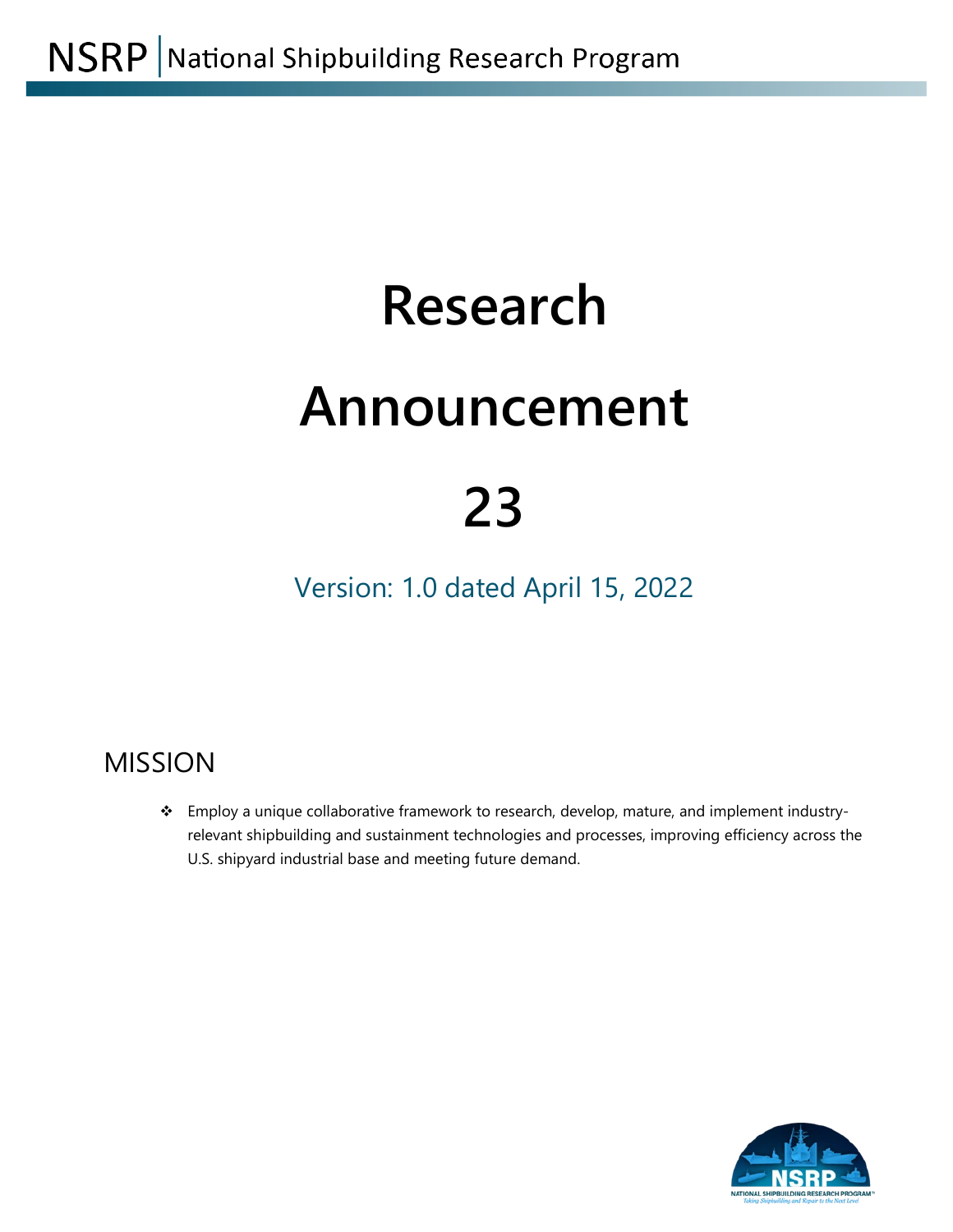# TABLE OF CONTENTS

| 1. |       |  |  |
|----|-------|--|--|
| 2. |       |  |  |
|    | 2.1   |  |  |
|    | 2.2   |  |  |
| 3. |       |  |  |
| 4. |       |  |  |
| 5. |       |  |  |
|    | 5.1   |  |  |
|    | 5.1.1 |  |  |
|    | 5.1.2 |  |  |
|    | 5.1.3 |  |  |
|    | 5.2   |  |  |
|    | 5.3   |  |  |
|    | 5.4   |  |  |
| 6. |       |  |  |
| 7. |       |  |  |
|    | 7.1   |  |  |
|    |       |  |  |
|    | 7.2   |  |  |
| 8. |       |  |  |
|    | 8.1   |  |  |
|    | 8.2   |  |  |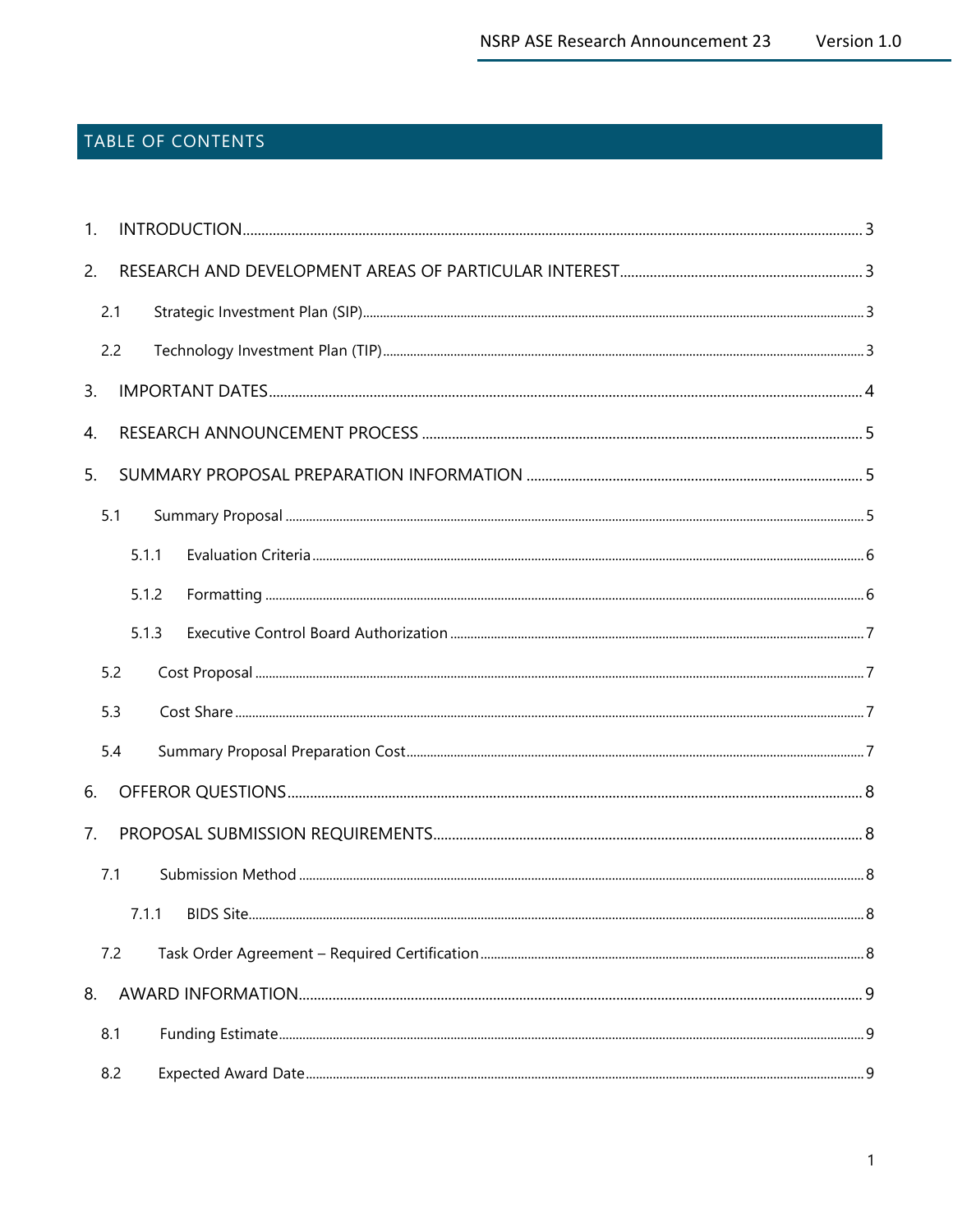| 8.3 |  |  |  |  |
|-----|--|--|--|--|
|     |  |  |  |  |
| 9.1 |  |  |  |  |
| 9.2 |  |  |  |  |
| 9.3 |  |  |  |  |
| 9.4 |  |  |  |  |
| 9.5 |  |  |  |  |
| 9.6 |  |  |  |  |
|     |  |  |  |  |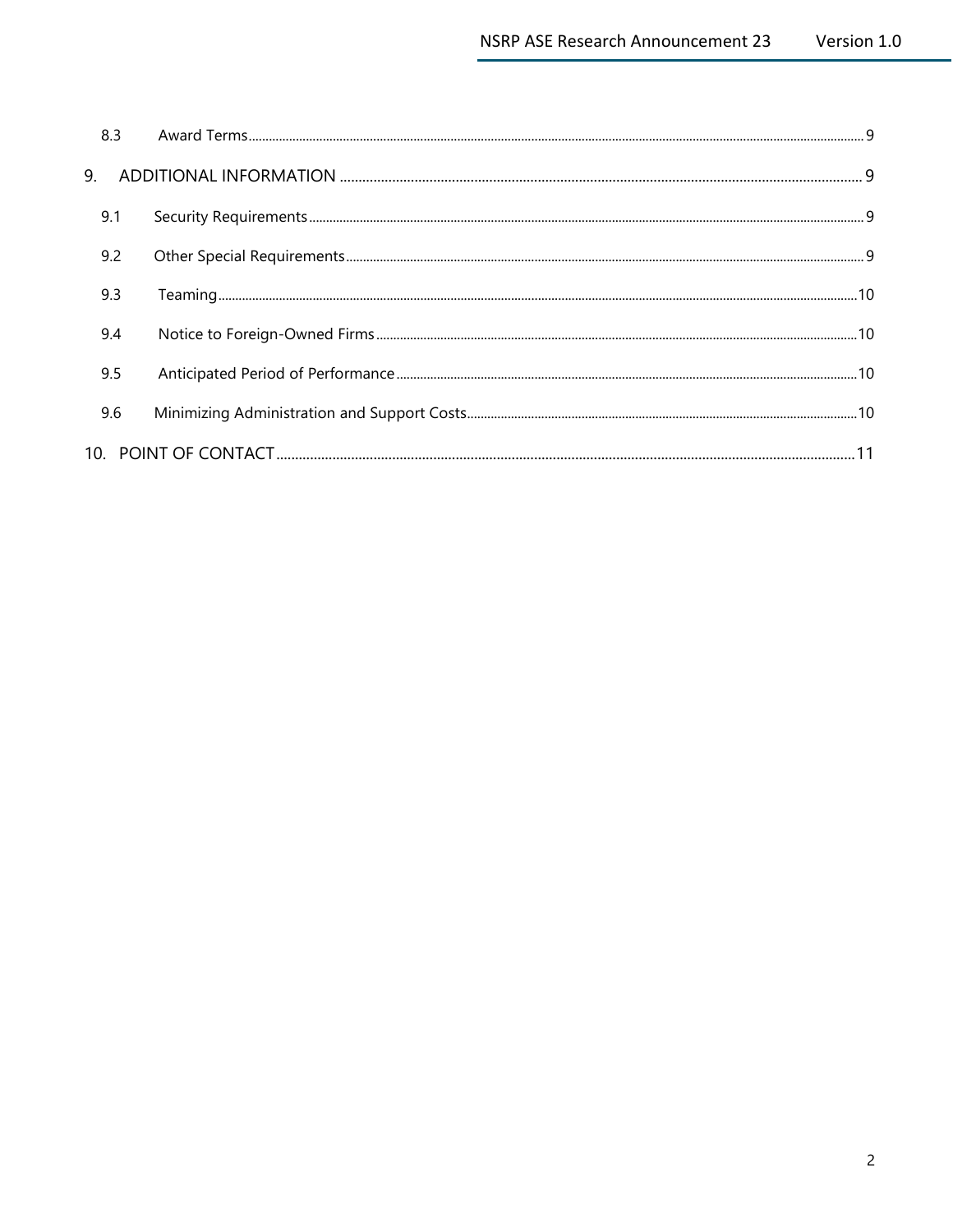# <span id="page-3-0"></span>1. INTRODUCTION

The National Shipbuilding Research Program Advanced Shipbuilding Enterprise (NSRP ASE, hereafter "NSRP") is interested in receiving Research Announcement (RA) project Summary Proposals for the research effort described below. The NSRP mission is to employ a unique collaborative framework to research, develop, mature, and implement industry-relevant shipbuilding and sustainment technologies and processes, improving efficiency across the U.S. shipyard industrial base and meeting future demand. The NSRP's Government impact is primarily on U. S. Navy ships, but the program is also intended to benefit other Government agencies such as the U.S. Coast Guard (USCG), National Oceanic and Atmospheric Administration (NOAA), Maritime Administration (MARAD), Military Sealift Command (MSC), and Army Corps of Engineers (ACoE). The NSRP considers unmanned and optionally-manned vessels to be the types of ships fully within the mission scope.

The Research Announcement (RA) is posted on the [NSRP](http://www.nsrp.org/) website and an RA one-page notice is posted on the System for Acquisition Management website [\(SAM.gov,](https://sam.gov/) formerly Federal Business Opportunities (FedBizOpps)). The RA solicitation will be amended as necessary to reflect changes in Government and/or industry priorities. Potential Offerors are reminded that there are several requirements incorporated in NSRP Research Announcements that merit particular attention, particularly the need for a strong business case that can and will be supported by project metrics. Readers are strongly urged to review further details provided in this announcement and the NSRP Proposal Preparation Kit [\(PPK\)](https://www.nsrp.org/resource-library/).

This is an unrestricted solicitation.

# <span id="page-3-1"></span>2. RESEARCH AND DEVELOPMENT AREAS OF PARTICULAR INTEREST

This announcement is issued to solicit proposals for research, development and implementation of relevant technologies or improved processes for the U.S. shipbuilding and ship repair enterprise that will accomplish the objectives of the NSRP mission.

Particular areas of interest for proposals are listed in the Strategic Investment Plan (SIP) and Technology Investment Plan (TIP), described below.

# <span id="page-3-2"></span>2.1 STRATEGIC INVESTMENT PLAN (SIP)

Section 7 of the current NSRP [Strategic Investment Plan \(SIP\)](https://www.nsrp.org/resource-library/) provides focus for the program's Major Initiative (MI) areas of interest. The SIP defines the program's three Major Initiatives and lists each MI's sub-initiatives. These sub-initiatives are broad topics through which research and development of improved technology and processes will advance the industry and positively impact the strategic objectives.

# <span id="page-3-3"></span>2.2 TECHNOLOGY INVESTMENT PLAN (TIP)

The Technology Investment Plan (TIP) defines the sub-initiatives of the SIP into more specific topics. The [Technology Investment Plan](https://www.nsrp.org/resource-library/) provides these specific project interest areas, which are directly aligned to a particular sub-initiative of a particular Major Initiative that should receive the greatest emphasis in allocating R&D dollars in the year ahead. However, while the TIP addresses preferred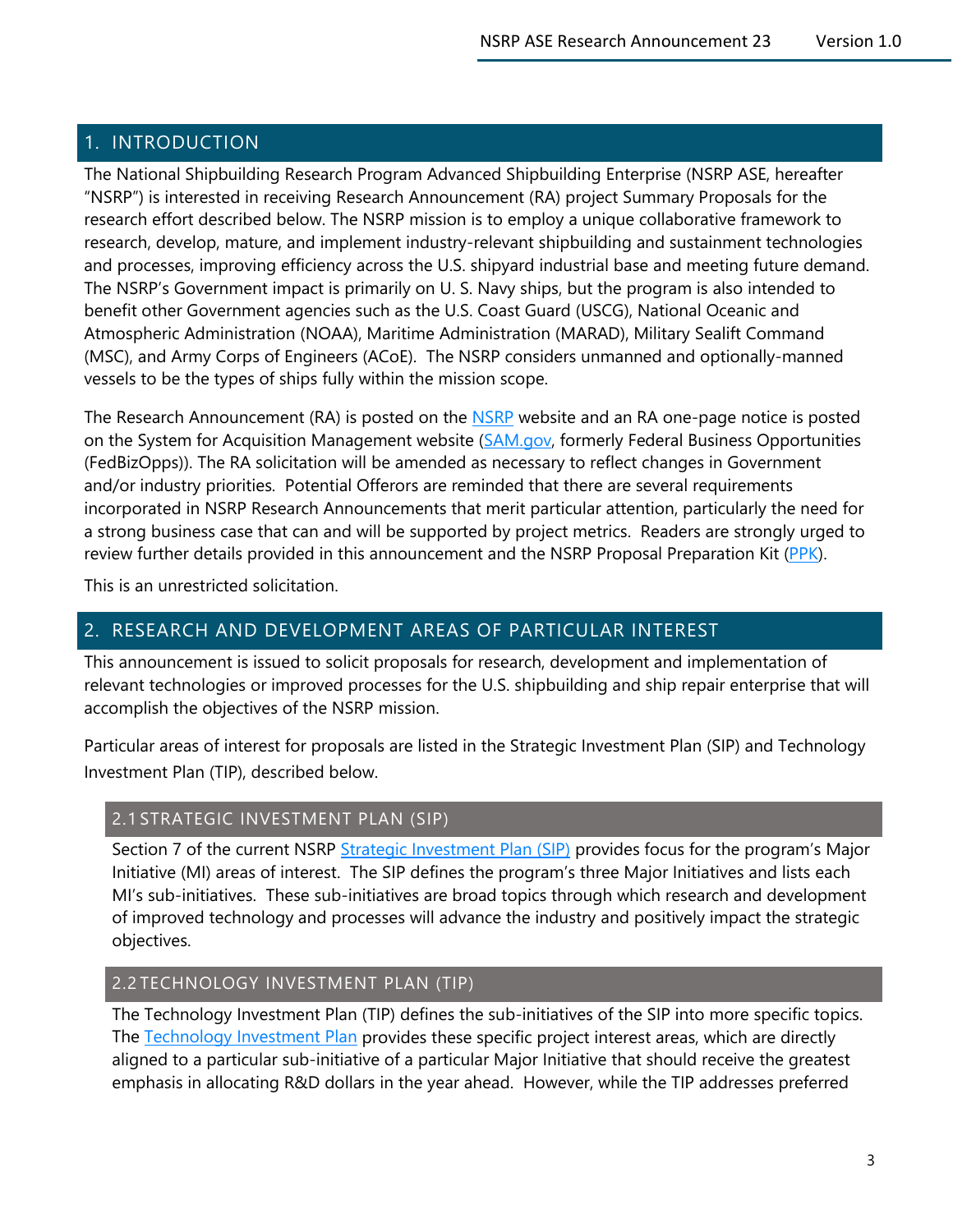topics of interest, the NSRP Executive Control Board (ECB), in selecting proposals for award, will also consider proposals focused on any other topic that meets SIP objectives.

# <span id="page-4-0"></span>3. IMPORTANT DATES

The following is a list of important dates associated with this RA:

| Event                        | <b>Date</b>      |
|------------------------------|------------------|
| <b>Offerors Conference</b>   | April 27, 2022   |
| <b>Summary Proposals Due</b> | July 18, 2022    |
|                              | (12:00 NOON ET)  |
| <b>Technical Evaluation</b>  | July/August 2022 |
| <b>Oral Reviews</b>          | August 2022      |
| (Blue Ribbon Panel)          |                  |
| <b>ECB Selection</b>         | September 2022   |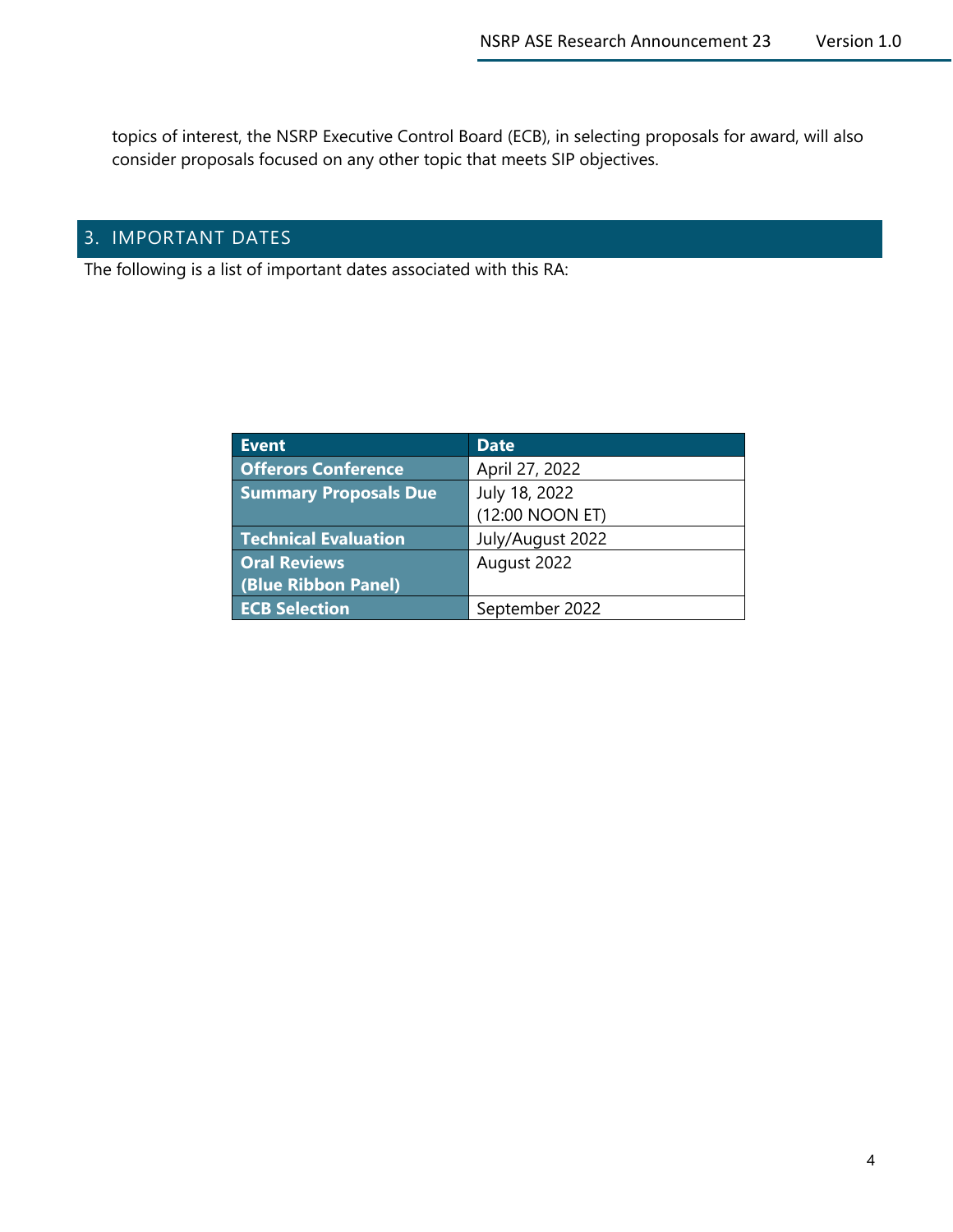

# <span id="page-5-0"></span>4. RESEARCH ANNOUNCEMENT PROCESS

**Figure 1 - NSRP RA Project Submission and Selection Process**

# <span id="page-5-1"></span>5. SUMMARY PROPOSAL PREPARATION INFORMATION

Summary Proposals shall reference the RA number (NSRP RA 23).

Submission requirements can be found in **Section 7.0** of this announcement.

Offerors may submit Summary Proposals for evaluation according to the criteria set forth herein. Offerors are advised that only Advanced Technology International (ATI) contracting officials are legally authorized to contractually bind or otherwise commit the program.

The [PPK](https://www.nsrp.org/resource-library/) is a key resource developed to assist potential Offerors in developing compliant and most competitive proposals. The PPK provides background material on the NSRP project selection process, guidance for the preparation of Summary Proposals for this RA, and required forms and instructions. Offerors should apply the restrictive notice prescribed in the PPK (See PPK Section 3.0) to indicate trade secrets or privileged commercial and financial information contained in their proposals.

# <span id="page-5-2"></span>5.1 SUMMARY PROPOSAL

The Summary Proposal shall include a discussion of the nature and scope of the research, the technical approach, business case and appropriate metrics to gauge progress toward implementation. **Proposal formats specified in the NSRP [PPK](https://www.nsrp.org/resource-library/) are mandatory.**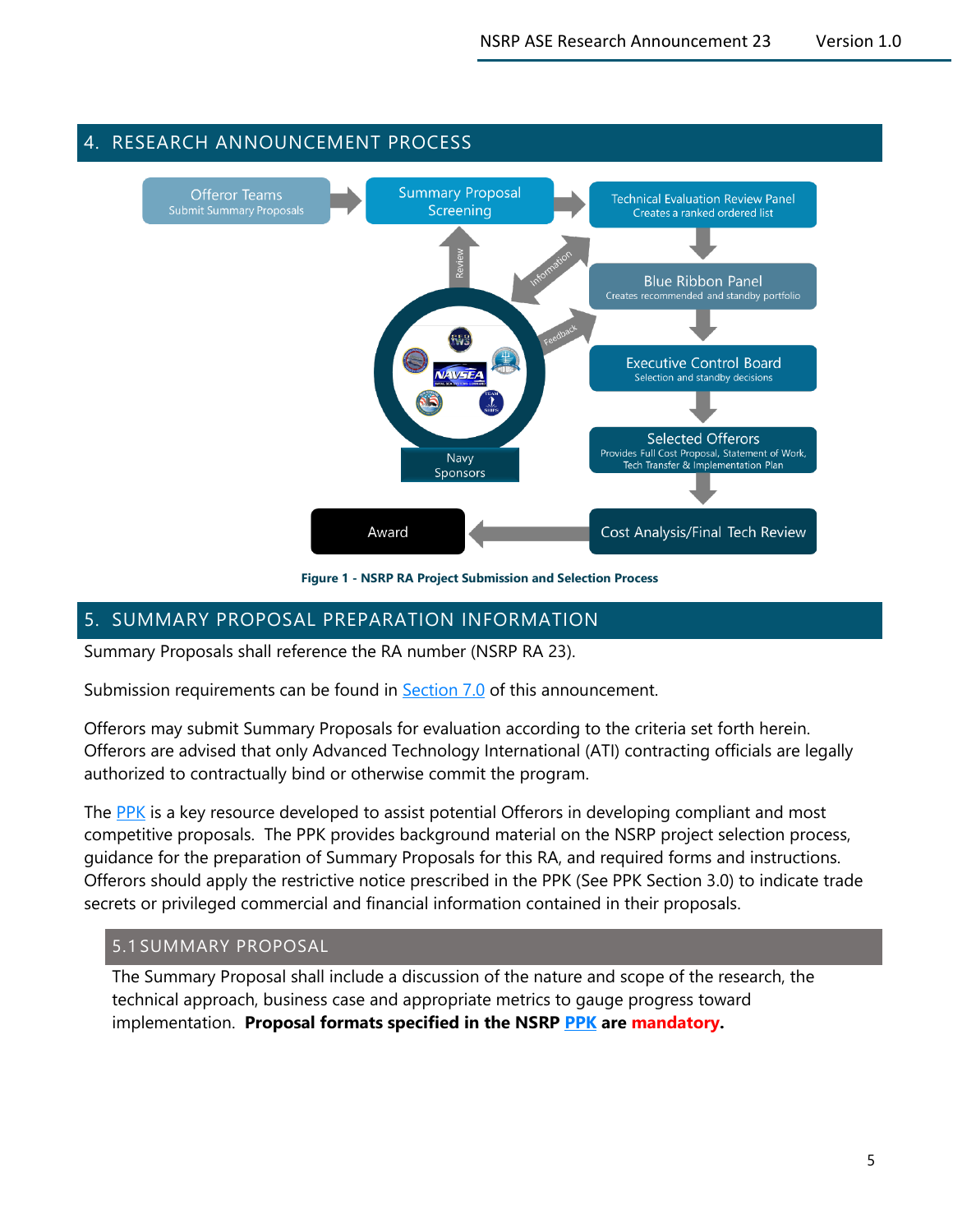# <span id="page-6-0"></span>5.1.1 EVALUATION CRITERIA

The Summary Proposal will be evaluated based on the following criteria, defined in more detail in the PPK:

- **Strategic Fit and Leverage** Strategic economic impact of the project, the degree to which it addresses industry consensus priorities, and potential for leveraging project results across the shipbuilding and ship repair industry and beyond.
- **Business Case** Inclusion of a convincing, credible, well-articulated business case with meaningful project metrics which demonstrate value to the industry, Navy, other Federal, State, and local Government agencies, and the commercial maritime sector and which support project implementation.

*IMPORTANT NOTE: This solicitation contains requirements to provide information necessary for the calculation of the project's expected return on investment (ROI). This requirement includes detailed, quantitative data on current costs that are relevant to the proposed project and expected cost reductions, cost savings, or cost avoidance resulting from successful project implementation. Refer to the PPK Section 4.4 for details.*

- **Innovation and Technical Merit -** Degree of innovation and technical merit in addressing an important problem or exploiting a promising opportunity.
- **Technology Transfer and Industry Implementation** Plans for rigorous technology transfer activities and likelihood of widespread implementation across the industry. Refer to the [Technology Transfer and Implementation Guide](https://www.nsrp.org/resource-library/) for further details.

Other factors that will be considered include the following, also described in more detail in Appendix E to the PPK:

- Workforce Impacts
- Level of Effort Realism
- Shipyard Specificity
- Project Execution
- Metrics
- Implementation Risk (See also PPK, Appendix F)
- Cost Evaluation

# <span id="page-6-1"></span>5.1.2 FORMATTING

• **Page limit –** The Summary Proposal shall be no more than 10 single-spaced, single-sided pages measuring 8.5 by 11 inches. The page limitation is exclusive of the cover page, Offeror information page, and required attachments.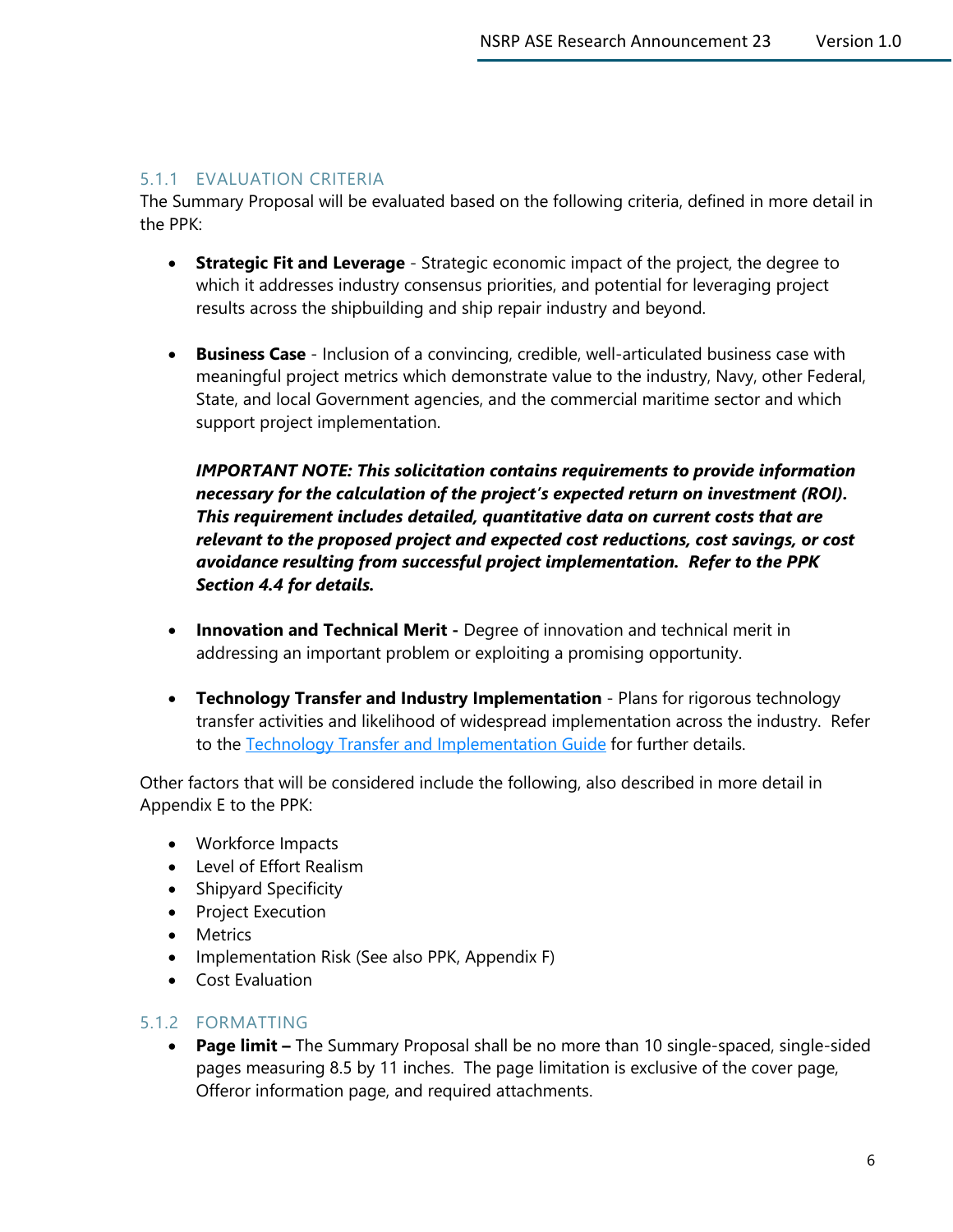- **Font –** The Summary Proposal shall be in a font that is 10 point size or larger. Smaller type may be used in figures and tables, but not less than 8 point size, and must be clearly legible.
- **Margins –** The Summary Proposal shall have margins at least 1 inch on all sides (top, bottom, left, and right).

# <span id="page-7-0"></span>5.1.3 EXECUTIVE CONTROL BOARD AUTHORIZATION

- Summary Proposals with an NSRP member shipyard as Project Lead(See PPK Section 2.0, Definitions) must include, on the cover sheet, the signature of an official authorized to obligate the business contractually AND the signature of the submitting shipyard's ECB member (if different from authorized official).
- For Summary Proposals with NSRP member shipyard(s) as a project participant in a non-Lead role (See PPK Section 2.0, Definitions), Offerors **must** notify the ECB Member(s) of participating shipyard(s) and include the notification documentation as an attachment to the Summary Proposal.

# <span id="page-7-1"></span>5.2 COST PROPOSAL

In lieu of a full Cost Proposal at this point in the process, the Summary Proposal shall include a much shorter, less detailed Cost Summary that reflects preliminary estimates. Full Cost Proposals will be required only after evaluation and selection by the NSRP ECB. Those full Cost Proposals will be due 30 days after notification of selection and their program funding amount should not exceed that of the original Cost Summary by more than 10% *(see Section 4.6.9 of the PPK for additional details).*

# <span id="page-7-2"></span>5.3 COST SHARE

A program goal is for industry to share 50% of the cost of NSRP technology development and technology transfer activities with the Government. As such, it is the goal for industry project teams to provide, as cost share, 50% of the total cost of projects conducted in response to this RA. See PPK Section 4.6.9.2 for additional information.

# <span id="page-7-3"></span>5.4 SUMMARY PROPOSAL PREPARATION COST

This announcement **does not** obligate the program to pay for any proposal or other response preparation cost. The costs of preparing Summary Proposals or other documentation in response to this announcement are not considered a direct charge to any resulting award or any other existing contract.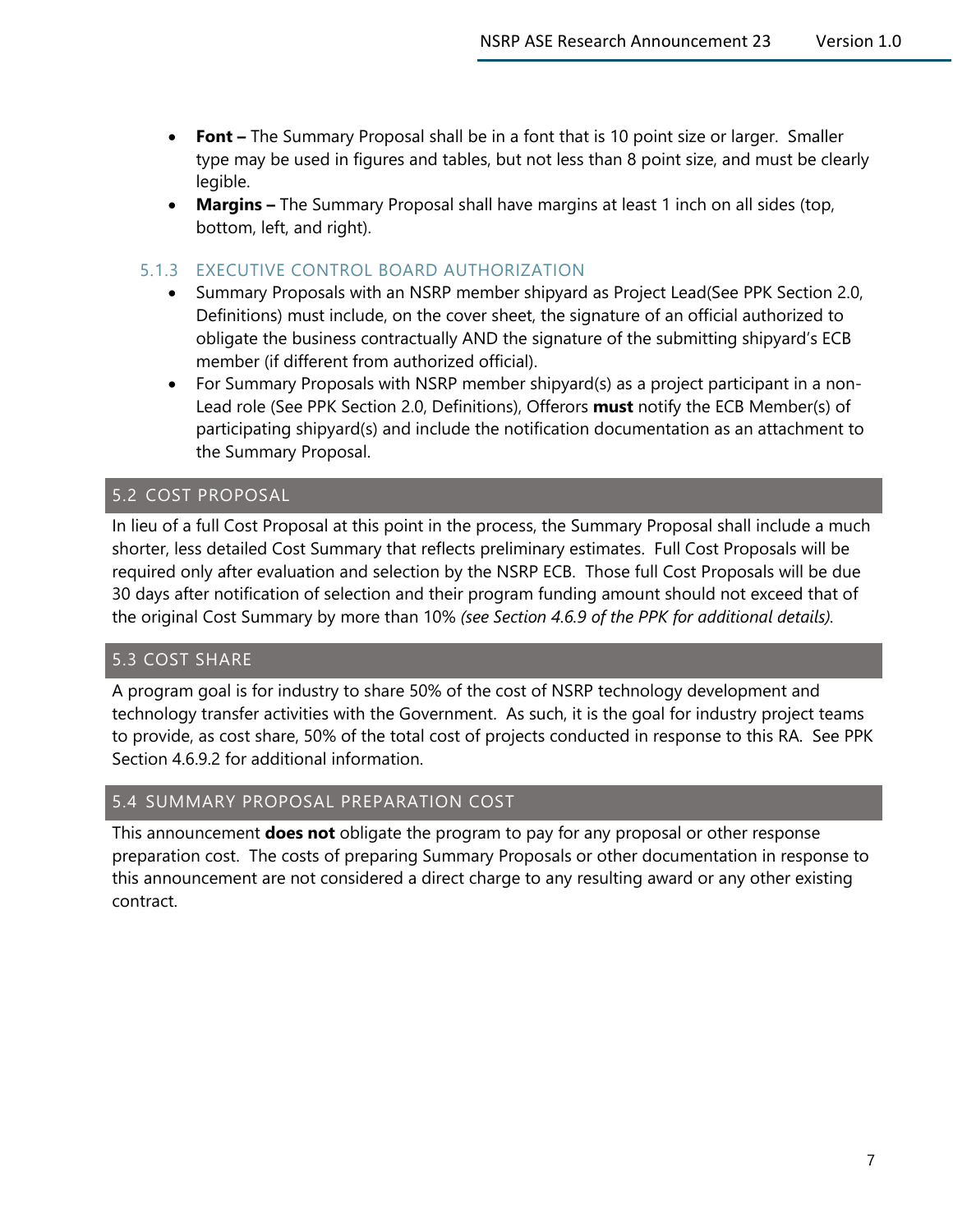# <span id="page-8-0"></span>6. OFFEROR QUESTIONS

Any questions concerning preparation of the Summary Proposal should be directed to the Point of Contact in [Section 10](#page-11-1) of this announcement.

A link for submitting questions regarding the proposal process will also be provided on the [NSRP](http://www.nsrp.org/) website. All questions received and corresponding answers (minus any proprietary information) will be posted to this site, which is publicly accessible.

# <span id="page-8-1"></span>7. PROPOSAL SUBMISSION REQUIREMENTS

Summary Proposals in response to this RA **must be** received by **12:00 noon Eastern Time on July 18 2022**.

Summary Proposals received after the time and date specified above **will not** be evaluated. **No extensions will be granted**. The BAA Information Delivery System (BIDS) will provide acknowledgement, via email, of proposal receipt.

**NOTE:** For planning purposes, mandatory oral reviews for Summary Proposals down-selected for Blue Ribbon Panel consideration are anticipated to be conducted in August 2022, in Summerville, SC.

# <span id="page-8-2"></span>7.1 SUBMISSION METHOD

<span id="page-8-3"></span>For this solicitation, proposal submission will be via the BIDS site.

# 7.1.1 BIDS SITE

- 1. Offerors must register on the **BIDS** site prior to uploading proposals.
- 2. Once registration is complete, Offerors will then be able to upload **one (1) copy** of their Summary Proposal in Microsoft Word (version 2010 or later) or **searchable** PDF (**not a scanned copy**).
- 3. The ATI point of contact, cited in **Section 10** will be alerted via BIDS site email message that the proposal has been uploaded. The Offeror will receive an email confirmation that the proposal has been downloaded. Complete instructions are included in Appendix G of the [PPK.](https://www.nsrp.org/wp-content/uploads/2019/03/PPK-13-0-FINAL.pdf)

# <span id="page-8-4"></span>7.2 TASK ORDER AGREEMENT – REQUIRED CERTIFICATION

The contractual vehicle used to fund the awards will be a Task Order (TO) executed under a Base [Task Order Agreement](http://www.nsrp.org/resource-library/) (TOA). A Base TOA must be executed prior to the award of any TOs.

A **requirement** of this RA is the submittal of a signed cover page for the Summary Proposal (see PPK Section 4.1), which **certifies agreement** to [the terms and conditions of the most recent Base TOA.](https://www.nsrp.org/resource-library/) Summary Proposals submitted without a fully executed cover page will be **subject to elimination**  during screening. Offerors are advised to contact ATI if they have any questions on this requirement.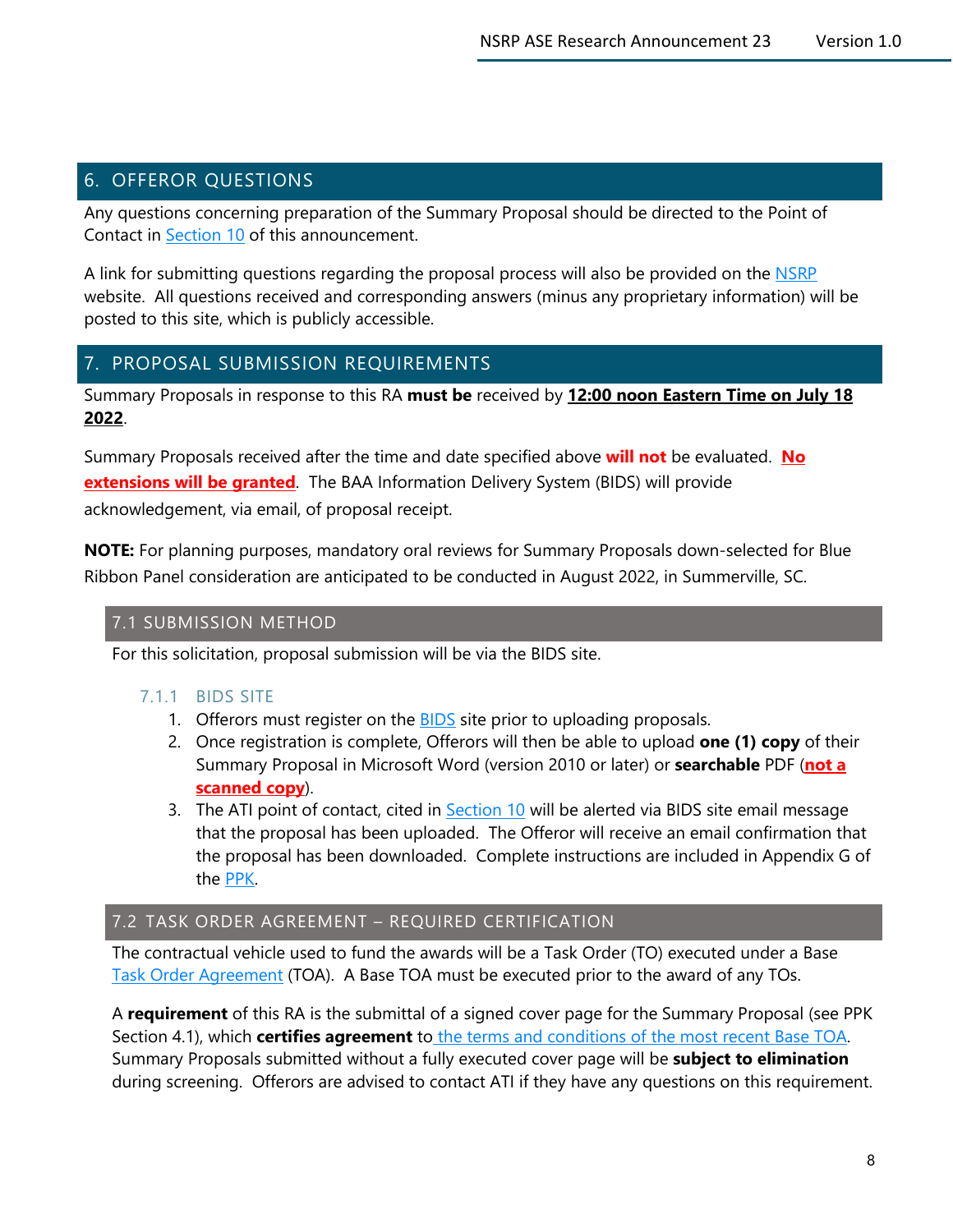Offerors are also advised to check the [NSRP](http://www.nsrp.org/) website periodically during the proposal preparation period for any new changes to the Base TOA terms and conditions.

# <span id="page-9-1"></span><span id="page-9-0"></span>8. AWARD INFORMATION

# 8.1 FUNDING ESTIMATE

It is anticipated that approximately \$3 million will be available for new NSRP RA project awards for this solicitation cycle; however, there is no guarantee of this funding level.

The objective of this solicitation is to develop the best value portfolio of projects that accomplish the program mission with the limited available funds. Single proposals that would consume most of the available program funding are less likely to be selected as proposed. NSRP reserves the right to limit awards under any topic and only proposals considered to be of superior quality will be funded. NSRP may award only one or more parts of a proposal rather than acquiring the entire proposal.

# <span id="page-9-2"></span>8.2 EXPECTED AWARD DATE

Late first quarter of Government Fiscal Year 2023 to early second quarter (December 2022 – February 2023). This award date is subject to availability of funding.

#### <span id="page-9-3"></span>8.3 AWARD TERMS

Due to limited funding, the NSRP program reserves the right to limit awards under any topic and to select for award any, all, part, or none of the proposals received.

Awards will be made by executing a Task Order under an **NSRP Base TOA**. The Base TOA contains the terms and conditions applicable to all research conducted under NSRP.

For each Summary Proposal that is selected for award by the ECB, a Request for Proposal will be issued to the Offeror for a full Cost Proposal, detailed Statement of Work, and Technology Transfer and Implementation Plan.

Upon receipt of a draft agreement following satisfactory review of the Cost Proposal, Statement of Work, and Technology Transfer and Implementation Plan, awardees will have 10 business days to sign and return the agreement to ATI. Failure to do so may result in cancellation of the project.

# <span id="page-9-5"></span><span id="page-9-4"></span>9. ADDITIONAL INFORMATION

# 9.1 SECURITY REQUIREMENTS

NSRP is not authorized to store or handle classified information. Do not include any classified material in either proposals or deliverables.

# <span id="page-9-6"></span>9.2 OTHER SPECIAL REQUIREMENTS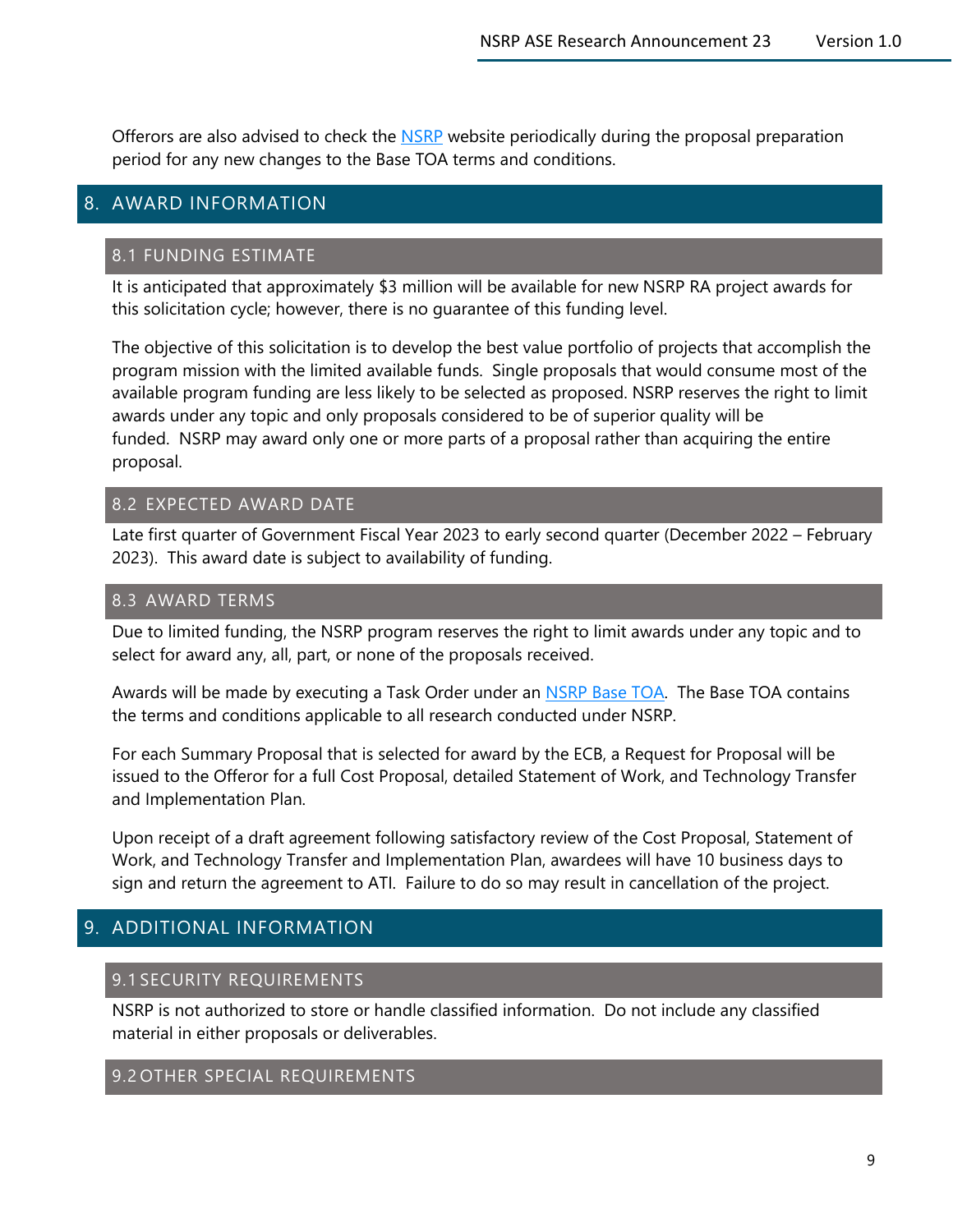Offerors are advised that research findings and technology developments arising under this project may constitute a significant enhancement to the national defense, and to the economic vitality of the United States. As such, in the conduct of all work under this project, the Offeror will comply strictly with the International Traffic in Arms Regulation (22 CFR 120-130), the National Industrial Security Program Operating Manual (DoD 5220.22-M) and the Department of Commerce Export Regulation (15 CFR 730-774), to include marking, handling, and exchange of any project notes, documents, and deliverables.

Although RA projects do not typically contain Controlled Unclassified Information (CUI), all Offerors should be aware of how Summary Proposals should be marked. In accordance with the security requirements specified by National Institute of Standards and Technology (NIST) Special Publication (SP) 800-171 "Protecting Controlled Unclassified Information in Nonfederal Information Systems and Organizations" (see [http://dx.doi.org/10.6028/NIST.SP.800-171\)](http://dx.doi.org/10.6028/NIST.SP.800-171), all Offerors that include marked CUI in their proposals also represent by submission of proposals that these security requirements have been implemented, if required.

# <span id="page-10-0"></span>9.3 TEAMING

Teaming arrangements are strongly encouraged on NSRP R&D projects, and at least one shipyard should be a team member, if not the project lead. Exceptions to this may be considered on a caseby-case basis where there is compelling justification that the program mission is best served by the proposed deviation. Of note, reconfiguration of an ongoing project's shipyard participation in the project team will require ECB evaluation and approval. Evidence of Navy, other government, and/or other commercial stakeholder support for a proposal idea is a technical evaluation criterion.

In addition to the industry teaming, if Navy participation is desired or required (e.g., technical authority approval), Offerors should contact the NAVSEA NSRP Program Engineer, Mr. Howard Franklin, at [howard.l.franklin9.civ@us.navy.mil](mailto:howard.l.franklin9.civ@us.navy.mil) or (202) 781-2171 for early coordination.

If the project is selected for award, the Offeror shall conduct a pre-award Business Evaluation of all project team members, subcontractors, as described in the [PPK](https://www.nsrp.org/wp-content/uploads/2019/03/PPK-13-0-FINAL.pdf) (See Appendix C).

# <span id="page-10-1"></span>9.4 NOTICE TO FOREIGN-OWNED FIRMS

Project leads are asked to immediately notify the NSRP Program Administrator point of contact cited in [Section 10](#page-11-1) after deciding to respond to this announcement if any intended project participant is a foreign-owned firm. These project participants should be aware that prior Government approval may be required before their proposals can be considered.

# <span id="page-10-2"></span>9.5 ANTICIPATED PERIOD OF PERFORMANCE

For this RA, Offerors may submit proposals for projects lasting up to twenty-four (24) months. Offerors should specify key tasks (activities) and deliverables (results) as described in the [PPK.](https://www.nsrp.org/resource-library/) All technical work must be completed within the twenty-four (24) month period of performance.

# <span id="page-10-3"></span>9.6 MINIMIZING ADMINISTRATION AND SUPPORT COSTS